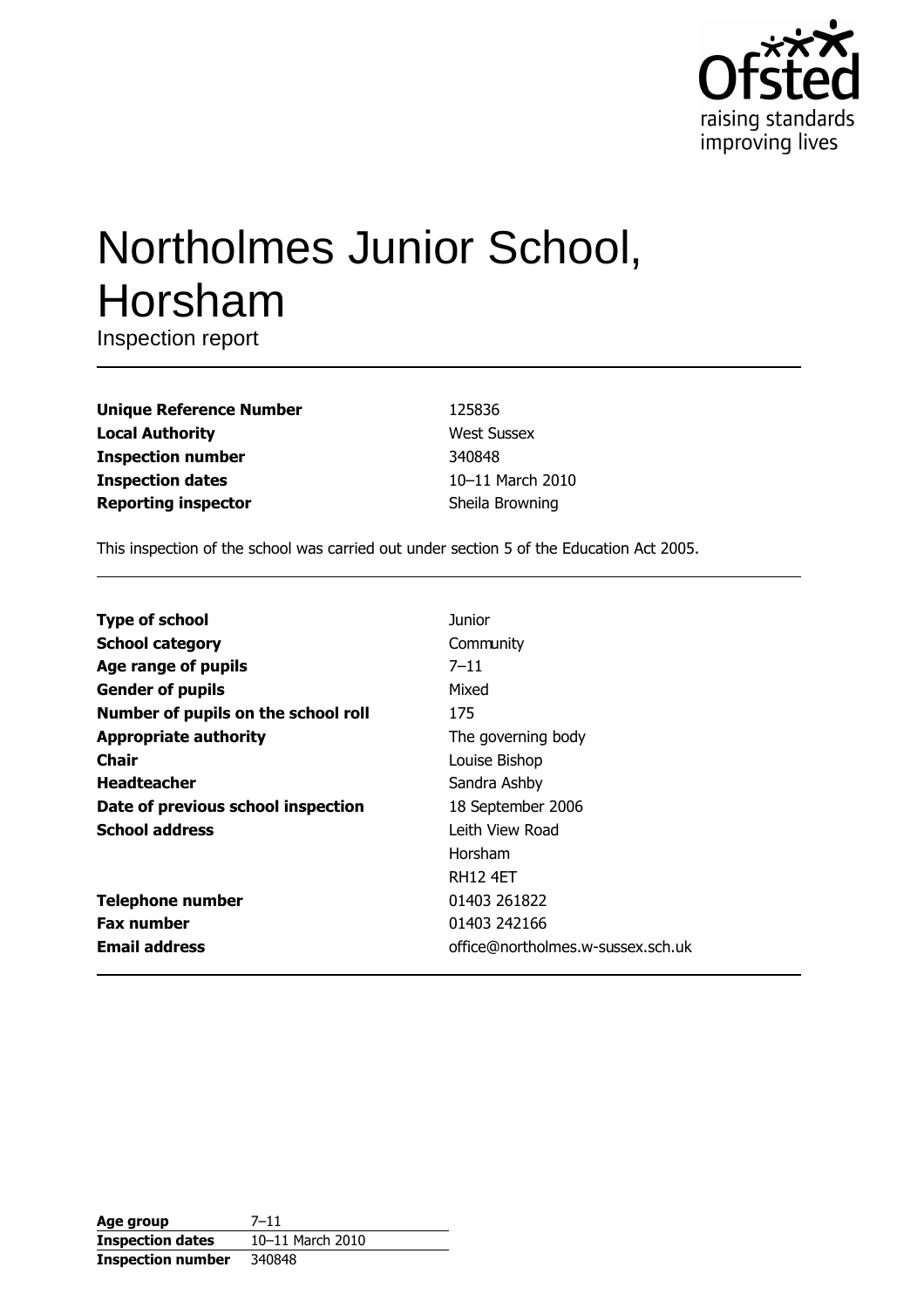The Office for Standards in Education, Children's Services and Skills (Ofsted) regulates and inspects to achieve excellence in the care of children and young people, and in education and skills for learners of all ages. It regulates and inspects childcare and children's social care, and inspects the Children and Family Court Advisory Support Service (Cafcass), schools, colleges, initial teacher training, work-based learning and skills training, adult and community learning, and education and training in prisons and other secure establishments. It rates council children's services, and inspects services for looked after children, safequarding and child protection.

Further copies of this report are obtainable from the school. Under the Education Act 2005, the school must provide a copy of this report free of charge to certain categories of people. A charge not exceeding the full cost of reproduction may be made for any other copies supplied.

If you would like a copy of this document in a different format, such as large print or Braille, please telephone 08456 404045, or email enquiries@ofsted.gov.uk.

You may copy all or parts of this document for non-commercial educational purposes, as long as you give details of the source and date of publication and do not alter the documentation in any way.

Royal Exchange Buildings St Ann's Square Manchester M2 7LA T: 08456 404045 Textphone: 0161 618 8524 E: enquiries@ofsted.gov.uk W: www.ofsted.gov.uk © Crown copyright 2010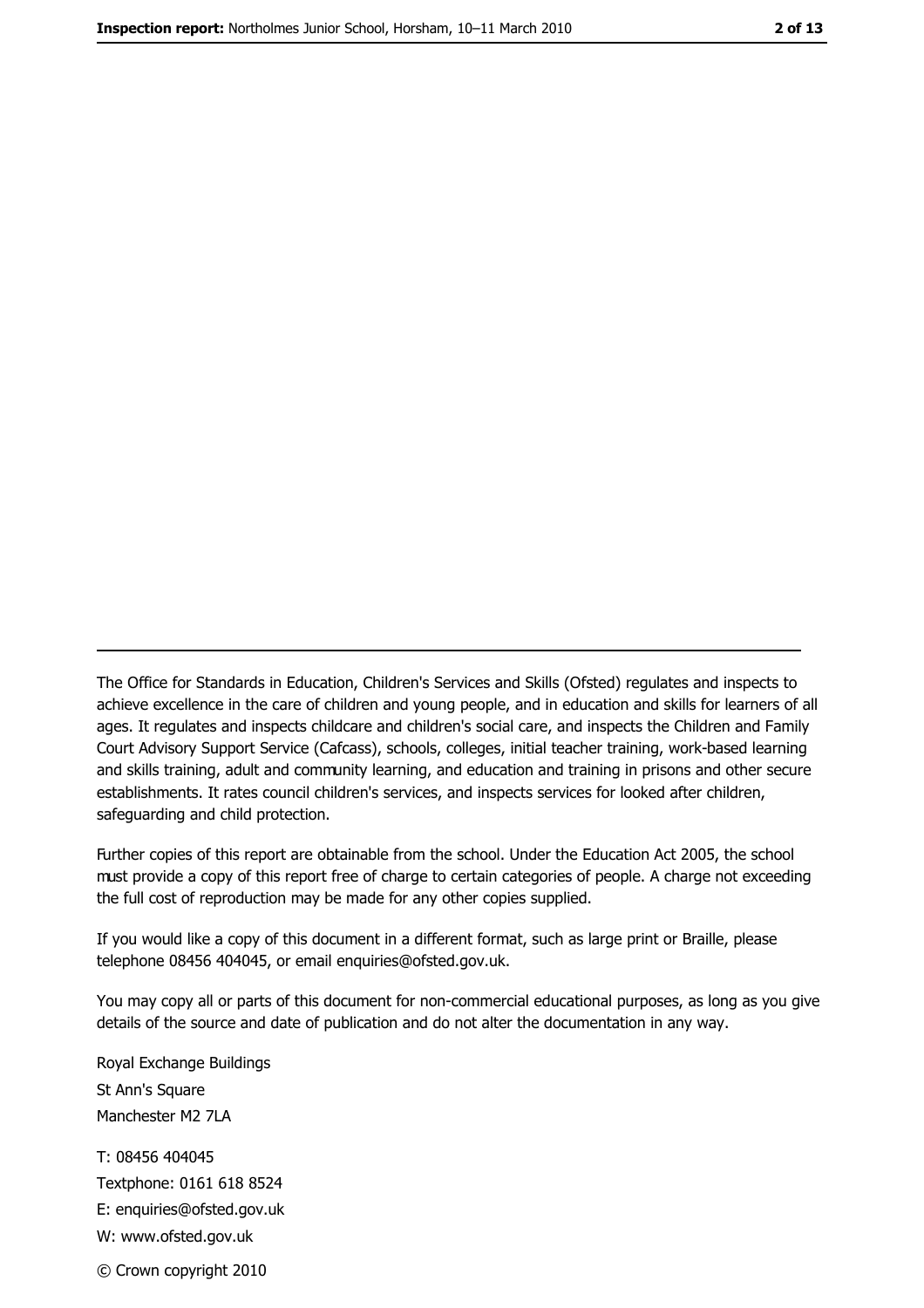# **Introduction**

This inspection was carried out by three additional inspectors. Two thirds of the time was spent looking at learning. Fifteen lessons were observed, which included observing all the teachers in the school on the days of the inspection. Meetings were held with leaders, the Chair of the Governing Body, staff and groups of pupils. Inspectors observed the school's work and looked at a wide range of documentation, such as the strategic plan, safeguarding information, assessment data, records of school monitoring and evaluation, lesson plans and pupils' work. Inspectors analysed 86 responses to the questionnaire sent to parents and carers as well as those returned by pupils and staff.

The inspection team reviewed many aspects of the school's work. It looked in detail at the following:

- the effectiveness of what the school is doing to improve boys' writing skills  $\blacksquare$
- how successfully the school is using its assessment procedures to identify and  $\blacksquare$ target pupils' progress, especially those more able, in English and mathematics
- the effectiveness of leadership at all levels, looking in particular at the challenge  $\blacksquare$ governors provide and how well community cohesion is promoted.

# Information about the school

Northolmes is smaller than most primary and junior schools. Most pupils are from White British backgrounds and a small number are from minority ethnic backgrounds. The proportion of pupils who have special educational needs and/or disabilities is higher than is found nationally. Such needs mainly feature speech, language and communication learning difficulties, specific and/or social and emotional difficulties. Among others, the school holds Activemark and Dyslexia Friendly awards. Pupils may join a breakfast club and an after-school club which are open to the wider community. These are not managed by the governing body and were not inspected. The school has recently experienced some significant staffing and governor changes including at senior leadership level.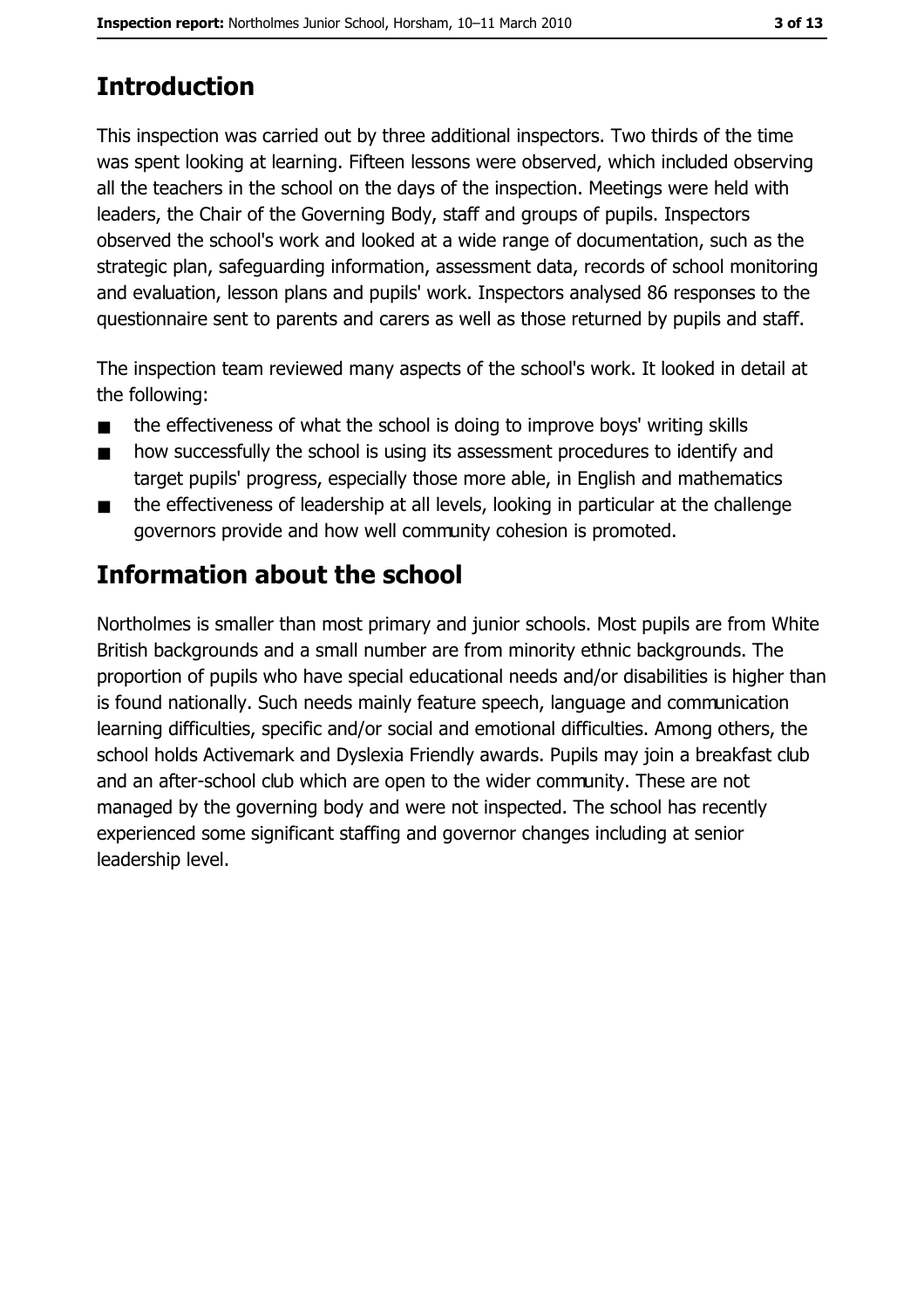# **Inspection judgements**

## Overall effectiveness: how good is the school?

### The school's capacity for sustained improvement

## **Main findings**

This is a good school that is ambitious to be even better. Pupils enjoy the exciting curriculum and a wide range of extra-curricular activities. Almost all take part in one or more of these, which range from gardening to choir. Pupils make good progress through the school and leave having reached above average standards overall. Pupils' attainment has improved in writing as this has been a recent focus. Consequently, the gap between pupils' reading and writing skills is narrowing, especially for boys. Good teaching is focused on developing pupils' basic skills with a strong focus on making learning fun with purposeful writing opportunities, such as the Year 6 imaginary trip to the Amazon rainforest.

Most pupils behave very well and the majority have positive attitudes to learning and focus well on their work, but a small minority find this difficult. The school supports these pupils well and has good measures in place to tackle any misbehaviour. Teaching assistants are active in their support for these pupils who are mainly boys. Pupils have a good understanding about how to lead healthy lives and make healthy food choices. Many swim and are successful in a range of sports. Pupils' satisfactory spiritual, moral, social and cultural development is shown in their understanding of the difference between right and wrong and how they cooperate with each other in lessons. Pupils' cultural development is the weaker area and this reflects the school's limited success in promoting stronger links in the United Kingdom and wider communities through its promotion of community cohesion.

The school is well led by the headteacher, senior and middle leaders and the staff work well as a team. Senior leaders know the school's strengths and weaknesses and tackle these effectively through a rigorous process of self-evaluation. Planning for raising attainment is sharply focused and effective. The school's good capacity to improve further is reflected in improvements in pupils' writing, the curriculum, the good quality teaching and learning, and in the care, guidance and support given to pupils, especially those who are vulnerable. Many governors are new in role and are not sufficiently well involved in shaping the school's direction or in monitoring, evaluating and challenging how well it is doing.

## What does the school need to do to improve further?

- Ensure that the governors challenge the school effectively through regularly  $\blacksquare$ monitoring and evaluating the school's performance by:
	- sharing the writing of the school's self-evaluation form with the staff of the school

| 7 |  |
|---|--|
| 7 |  |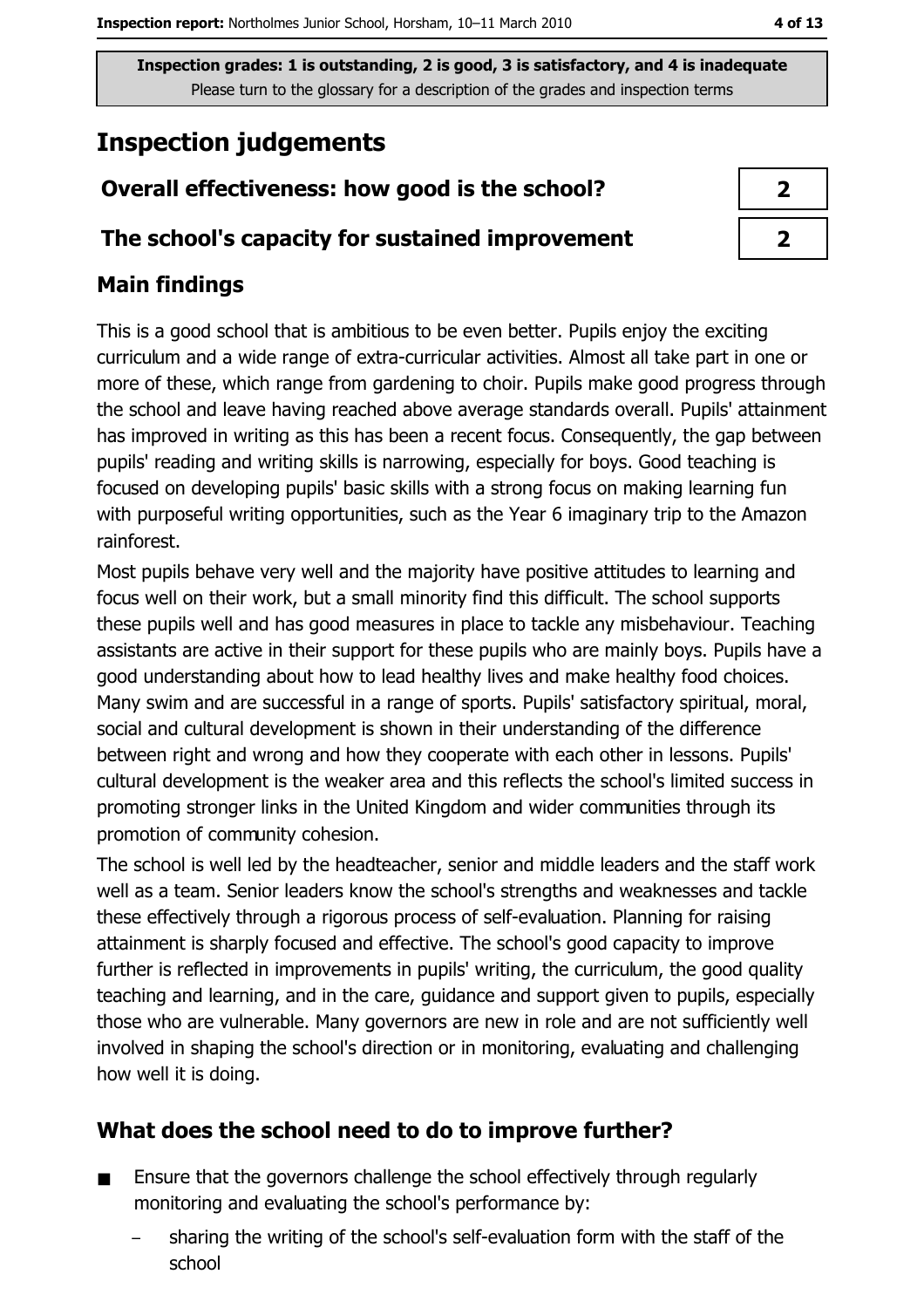- questioning and challenging judgements more rigorously
- actively seeking the evidence of the school's progress and judgements.
- Strengthen the school's promotion of community cohesion by:
	- actively promoting the pupils' engagement with a number of differing community groups in the United Kingdom and further afield.

#### **Outcomes for individuals and groups of pupils**

Pupils were observed making good progress in lessons and achieving well. For example, in English, Years 3 and 4 pupils used drama to explore characters on the Tudor ship ?The Mary Rose'; in role they swabbed decks and fired cannons before being washed up on a desert island. This sparked their imagination resulting in some high quality writing from ?crashing waves splashing' to ?angry storm clouds forming'. Year 6 studying the Amazon rainforest had their airline tickets posted home, luggage checked in, and passports stamped, before boarding a plane to fly to the Amazon. This produced some excellent writing, research and rich learning experiences as well as being great fun! On their questionnaires almost all pupils and those spoken to said they enjoyed school. Two of the reasons given were the ?Wow' starts to lessons and teachers' good use of technology such as interactive whiteboards and computers. For instance, pupils in Year 6 skilfully created websites, used hyperlinks, and added pictures and sound tags. Pupils with special educational needs and/or disabilities make the same good progress as their classmates due to the support they receive. All that is needed to raise many of these outcomes to ?outstanding' is for pupils to take more initiative and develop more independent skills. Pupils have a good awareness of their local culture, but are not so well aware of the diversity of cultures today in the United Kingdom and globally.

Pupils say and inspectors confirmed that behaviour, though not perfect, is good, and that they feel safe and are confident that incidents are dealt with by adults. As class and school councillors, they have written letters to parents about unsafe parking outside school. They also consider school improvements from repairing benches in the playground to making the fence higher ?so the chickens don't escape', while eco warriors have produced ?switch off lights' posters.

These are the grades for pupils' outcomes

 $\overline{2}$ 

The grades for attainment and attendance are: 1 is high; 2 is above average; 3 is broadly average; and 4 is low.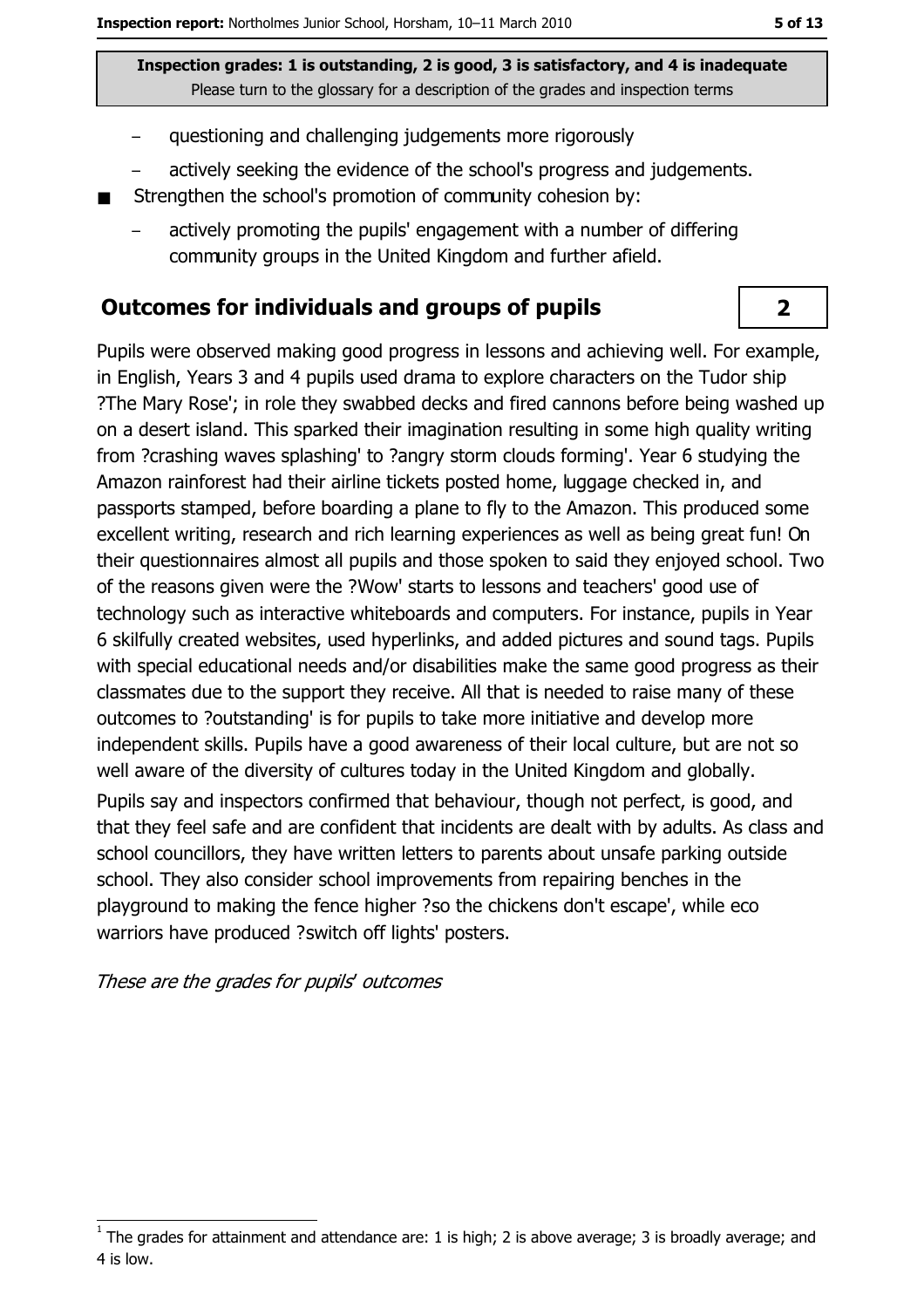| Pupils' achievement and the extent to which they enjoy their learning                                                     |                |  |  |
|---------------------------------------------------------------------------------------------------------------------------|----------------|--|--|
| Taking into account:<br>Pupils' attainment <sup>1</sup>                                                                   | 2              |  |  |
| The quality of pupils' learning and their progress                                                                        | $\overline{2}$ |  |  |
| The quality of learning for pupils with special educational needs and/or<br>disabilities and their progress               |                |  |  |
| The extent to which pupils feel safe                                                                                      |                |  |  |
| <b>Pupils' behaviour</b>                                                                                                  |                |  |  |
| The extent to which pupils adopt healthy lifestyles                                                                       |                |  |  |
| The extent to which pupils contribute to the school and wider community                                                   |                |  |  |
| The extent to which pupils develop workplace and other skills that will<br>contribute to their future economic well-being |                |  |  |
| Taking into account:<br>Pupils' attendance <sup>1</sup>                                                                   |                |  |  |
| The extent of pupils' spiritual, moral, social and cultural development                                                   |                |  |  |

#### How effective is the provision?

The redesigned curriculum is interesting and relevant to pupils. Creative links between subjects through topics and cross-curricular skills such as literacy and information and communication technology are well developed. Writing has improved and continues to be a focus. More able pupils are challenged and attend workshops with authors and poets to extend their writing, while handwriting booster classes help younger ones to improve their skills. Art, music, dance, drama and sport feature strongly and personal, social and emotional development underpins the school's work well.

The typically good teaching has been sustained across some very different ability groups in spite of some significant staff changes and instability. A good example of how teachers use questioning well to extend pupils' learning was observed in a Year 5 mathematics lesson. The teacher increasingly challenged pupils to problem-solve a five-a-side football competition and, not satisfied with just the answer, she asked, ?How do you know?' This encouraged pupils to verbalise their thinking and embed their understanding. Good systems are in place to check on pupils' progress. These are used well to identify any pupils at risk of falling behind and effective programmes are put in place to help them to catch up. Pupils are clear about their targets and use the prompts inside their books and teachers' marking to help them to improve their work. While some excellent marking was seen, other marking was not as sharply focused. The systems of care for pupils are good, particularly for those with speech, communication, social, emotional and behavioural needs. These pupils are given good support to help them work alongside their classmates. The school has striking examples of how it has supported individual pupils and their families to help them to overcome some significant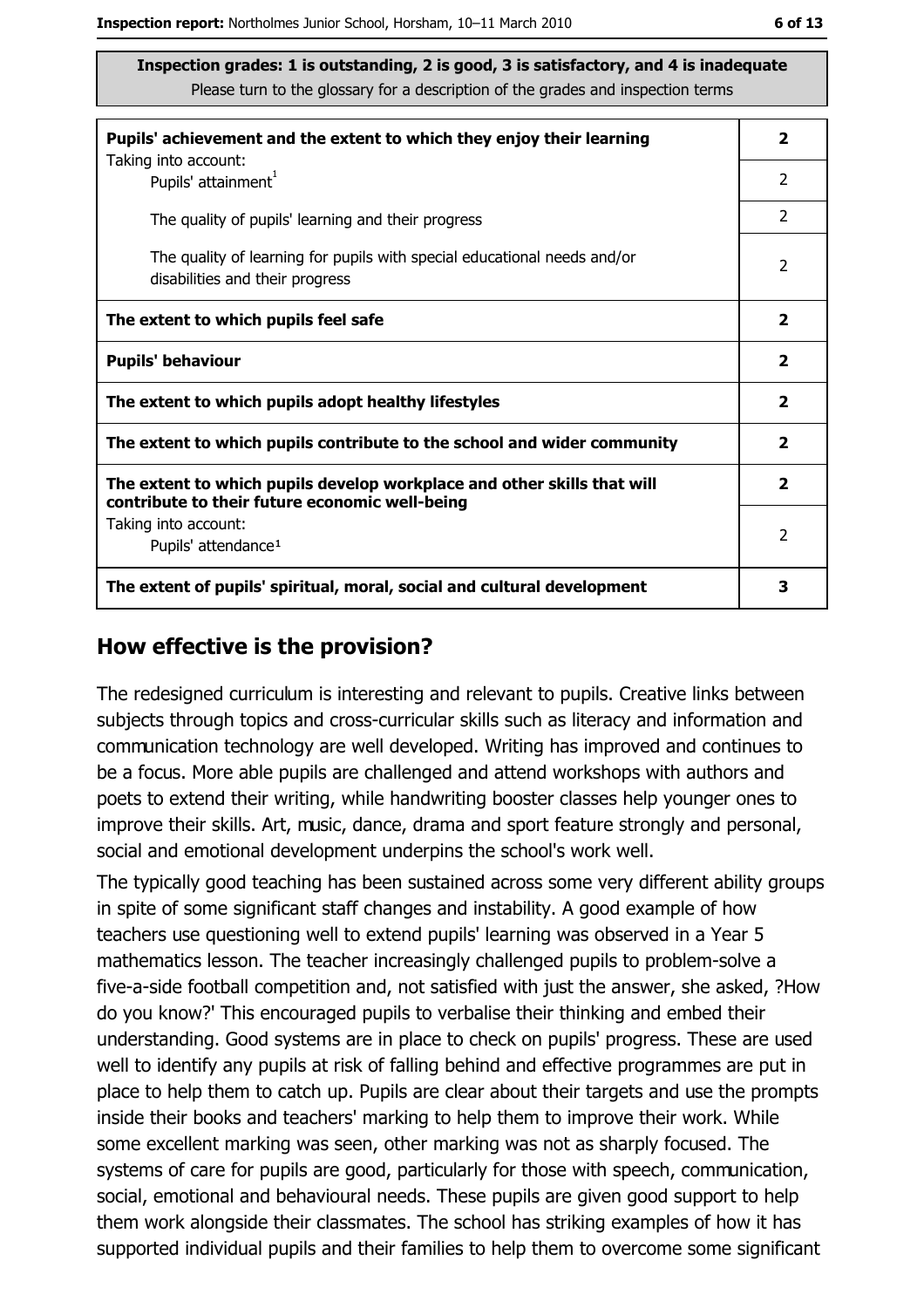challenges to learning. Outside agencies and partnerships are used effectively to ensure that provision promotes pupils' achievement and well-being.

These are the grades for the quality of provision

| The quality of teaching                                                                                    | 2 |
|------------------------------------------------------------------------------------------------------------|---|
| Taking into account:<br>The use of assessment to support learning                                          |   |
| The extent to which the curriculum meets pupils' needs, including, where<br>relevant, through partnerships |   |
| The effectiveness of care, guidance and support                                                            |   |

#### How effective are leadership and management?

At the time of the inspection all safeguarding procedures were secure and met requirements. The thorough risk assessment reflects the school's commitment to be fully inclusive so that all pupils, whatever their needs, can play a full part in all aspects of school life. The school is effective in promoting equal opportunities and tackling discrimination and ensures all pupils are well supported in their learning. The ambitious and dedicated headteacher has created an enthusiastic team that shares her drive for improvement. Development planning is clearly focused on raising attainment, with measurable success criteria.

There are a number of new governors, including the recently appointed Chair of the Governing Body. While they are conscientious, they have yet to challenge strongly the work of the school through regularly monitoring and evaluating its performance or sharing in the writing of the school's self-evaluation procedures. The plan to promote community cohesion is based on a clear evaluation of the school's local context and identifies the need to develop pupils' good knowledge and multicultural understanding of the diversity in the United Kingdom and further afield. Attendance at parents' meetings is high; parents receive a good deal of information about events and their children's progress, and they are regularly consulted about their views.

| The effectiveness of leadership and management in embedding ambition and<br>driving improvement                                                                     |   |
|---------------------------------------------------------------------------------------------------------------------------------------------------------------------|---|
| Taking into account:<br>The leadership and management of teaching and learning                                                                                      |   |
| The effectiveness of the governing body in challenging and supporting the<br>school so that weaknesses are tackled decisively and statutory responsibilities<br>met | З |
| The effectiveness of the school's engagement with parents and carers                                                                                                |   |
| The effectiveness of partnerships in promoting learning and well-being                                                                                              |   |

These are the grades for leadership and management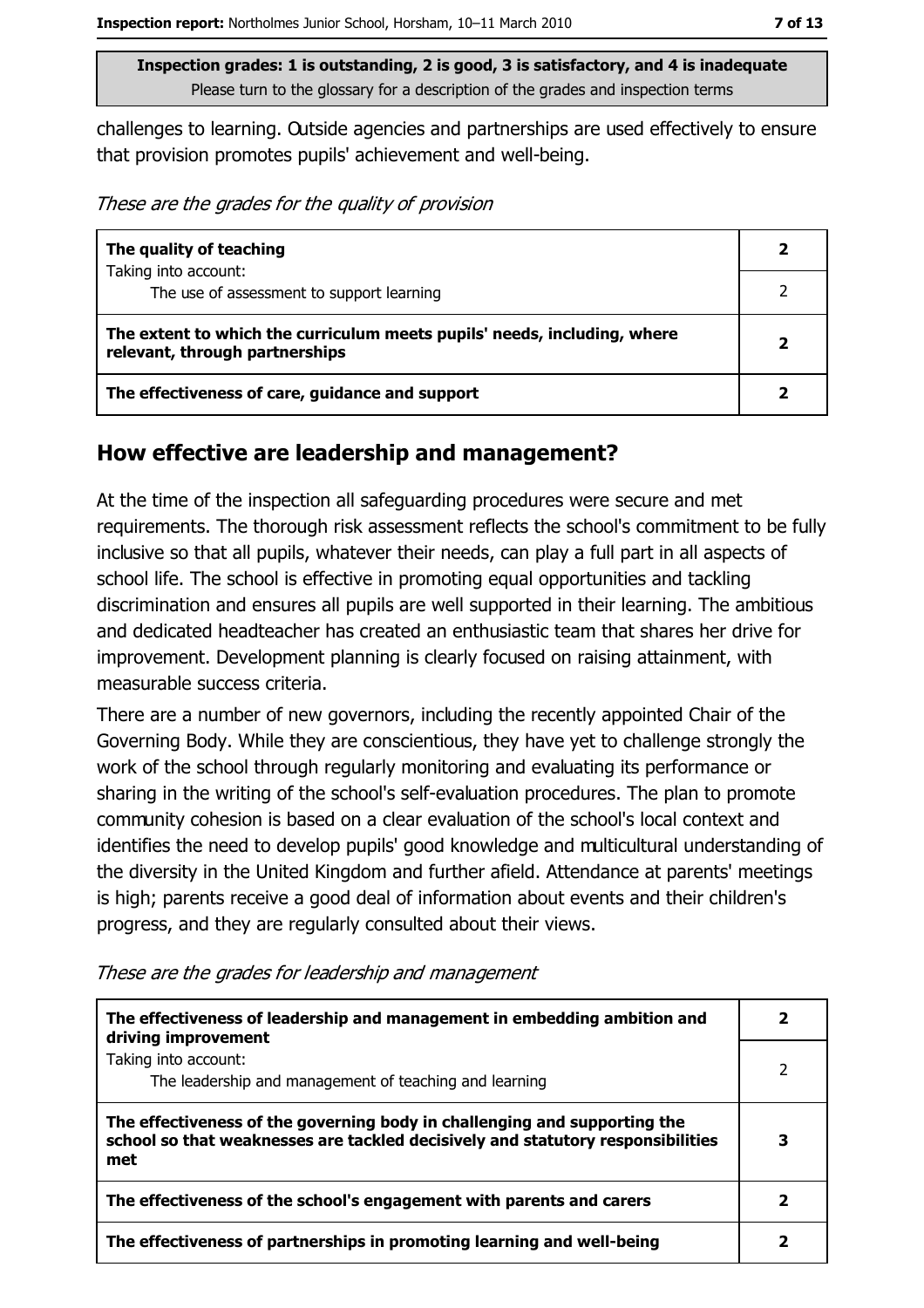| Inspection grades: 1 is outstanding, 2 is good, 3 is satisfactory, and 4 is inadequate |
|----------------------------------------------------------------------------------------|
| Please turn to the glossary for a description of the grades and inspection terms       |

| The effectiveness with which the school promotes equality of opportunity and<br>tackles discrimination |   |
|--------------------------------------------------------------------------------------------------------|---|
| The effectiveness of safeguarding procedures                                                           |   |
| The effectiveness with which the school promotes community cohesion                                    | 3 |
| The effectiveness with which the school deploys resources to achieve<br>value for money                |   |

#### **Views of parents and carers**

Just under half of the parents and carers responded to the questionnaire. The overwhelming majority are happy with the school. They also indicate that their children are happy and make good progress. Inspection evidence supports these positive views. A small minority, however, expressed two common concerns about how the school dealt with unacceptable behaviour and about the leadership and management of the school. Inspectors investigated the methods used to tackle unacceptable behaviour, checked pupils' behaviour and gathered pupils' views also. Inspectors judged the procedures to be effective and pupils' behaviour good. Inspectors found leadership and management to be effective, particularly by the headteacher, but judged that governance needs to be improved.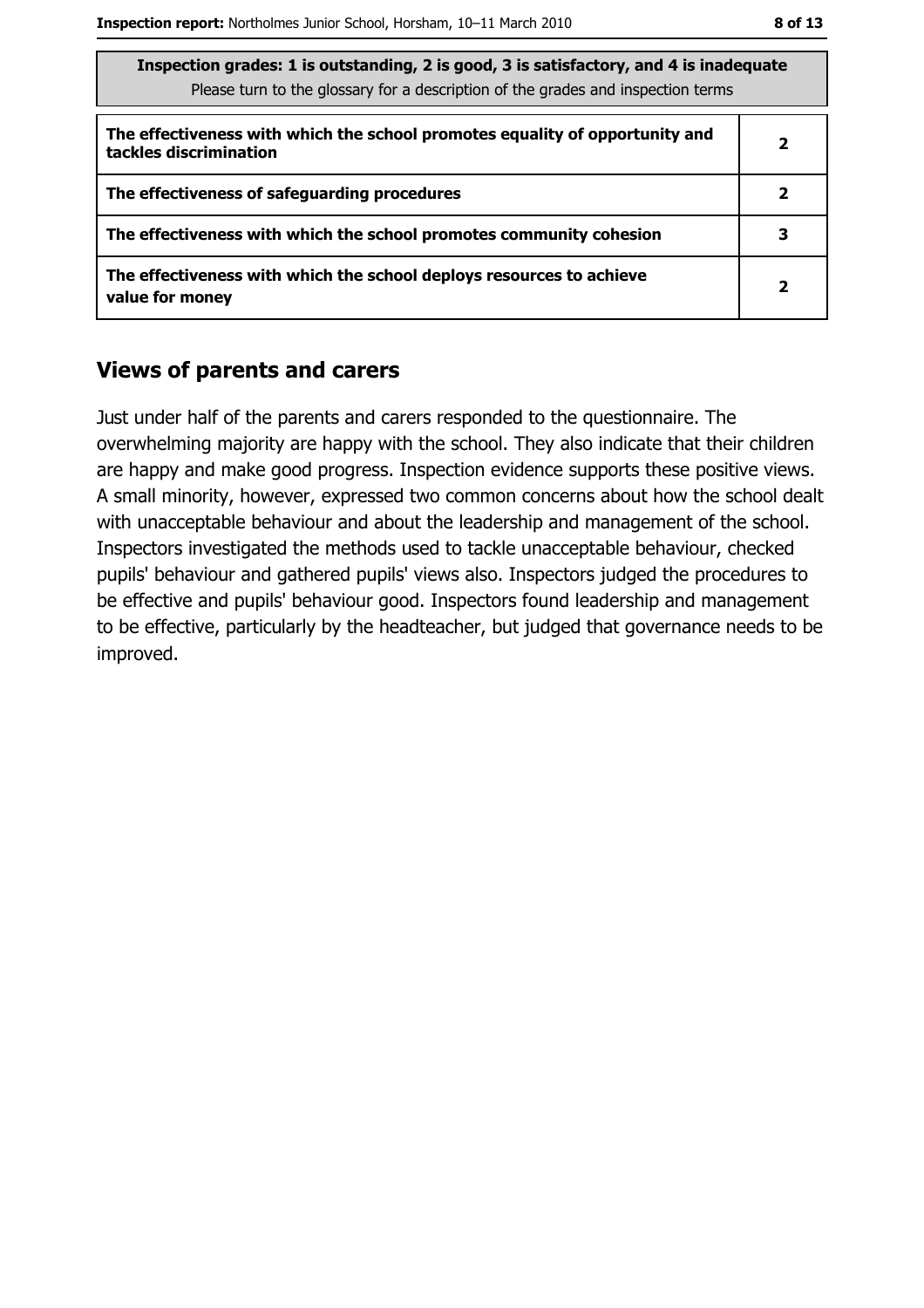#### Responses from parents and carers to Ofsted's questionnaire

Ofsted invited all the registered parents and carers of pupils registered at Northolmes Junior School to complete a questionnaire about their views of the school. In the questionnaire, parents and carers were asked to record how strongly they agreed with 13 statements about the school. The inspection team received 86 completed questionnaires by the end of the on-site inspection. In total, there are 175 pupils registered at the school.

| <b>Statements</b>                                                                                                                                                                                                                                       | <b>Agree</b> | <b>Strongly</b> | <b>Disagree</b><br><b>Agree</b> |                         |                | <b>Strongly</b><br>disagree |                |                |
|---------------------------------------------------------------------------------------------------------------------------------------------------------------------------------------------------------------------------------------------------------|--------------|-----------------|---------------------------------|-------------------------|----------------|-----------------------------|----------------|----------------|
|                                                                                                                                                                                                                                                         | <b>Total</b> | $\frac{1}{2}$   | <b>Total</b>                    | $\mathbf{O}/\mathbf{O}$ | <b>Total</b>   | $\frac{1}{2}$               | <b>Total</b>   | $\frac{1}{2}$  |
| My child enjoys school                                                                                                                                                                                                                                  | 38           | 44              | 43                              | 50                      | 3              | 3                           | 1              | $\mathbf{1}$   |
| The school keeps my child<br>safe                                                                                                                                                                                                                       | 35           | 41              | 46                              | 53                      | $\overline{2}$ | $\overline{2}$              | 1              | $\mathbf{1}$   |
| The school informs me<br>about my child's progress                                                                                                                                                                                                      | 31           | 36              | 51                              | 59                      | 3              | 3                           | $\mathbf 0$    | 0              |
| My child is making enough<br>progress at this school                                                                                                                                                                                                    | 27           | 31              | 48                              | 56                      | 9              | 10                          | $\mathbf 0$    | 0              |
| The teaching is good at this<br>school                                                                                                                                                                                                                  | 31           | 36              | 53                              | 62                      | $\overline{2}$ | $\overline{2}$              | $\mathbf 0$    | 0              |
| The school helps me to<br>support my child's learning                                                                                                                                                                                                   | 24           | 28              | 55                              | 64                      | 4              | 5                           | $\mathbf 0$    | 0              |
| The school helps my child to<br>have a healthy lifestyle                                                                                                                                                                                                | 23           | 27              | 56                              | 65                      | $\overline{4}$ | 5                           | $\mathbf 0$    | 0              |
| The school makes sure that<br>my child is well prepared for<br>the future (for example<br>changing year group,<br>changing school, and for<br>children who are finishing<br>school, entering further or<br>higher education, or<br>entering employment) | 30           | 35              | 42                              | 49                      | 8              | 9                           | 0              | 0              |
| The school meets my child's<br>particular needs                                                                                                                                                                                                         | 24           | 28              | 51                              | 59                      | 6              | 7                           | 1              | $\mathbf{1}$   |
| The school deals effectively<br>with unacceptable behaviour                                                                                                                                                                                             | 21           | 24              | 42                              | 49                      | 17             | 20                          | 3              | 3              |
| The school takes account of<br>my suggestions and<br>concerns                                                                                                                                                                                           | 20           | 23              | 55                              | 64                      | 7              | 8                           | $\overline{2}$ | 2              |
| The school is led and<br>managed effectively                                                                                                                                                                                                            | 27           | 31              | 40                              | 47                      | 13             | 15                          | $\overline{2}$ | $\overline{2}$ |
| Overall, I am happy with my<br>child's experience at this<br>school                                                                                                                                                                                     | 32           | 37              | 42                              | 49                      | 9              | 10                          | $\mathbf{1}$   | $\mathbf{1}$   |

The table above summarises the responses that parents and carers made to each statement. The percentages indicate the proportion of parents and carers giving that response out of the total number of completed questionnaires. Where one or more parents and carers chose not to answer a particular question, the percentages will not add up to 100%.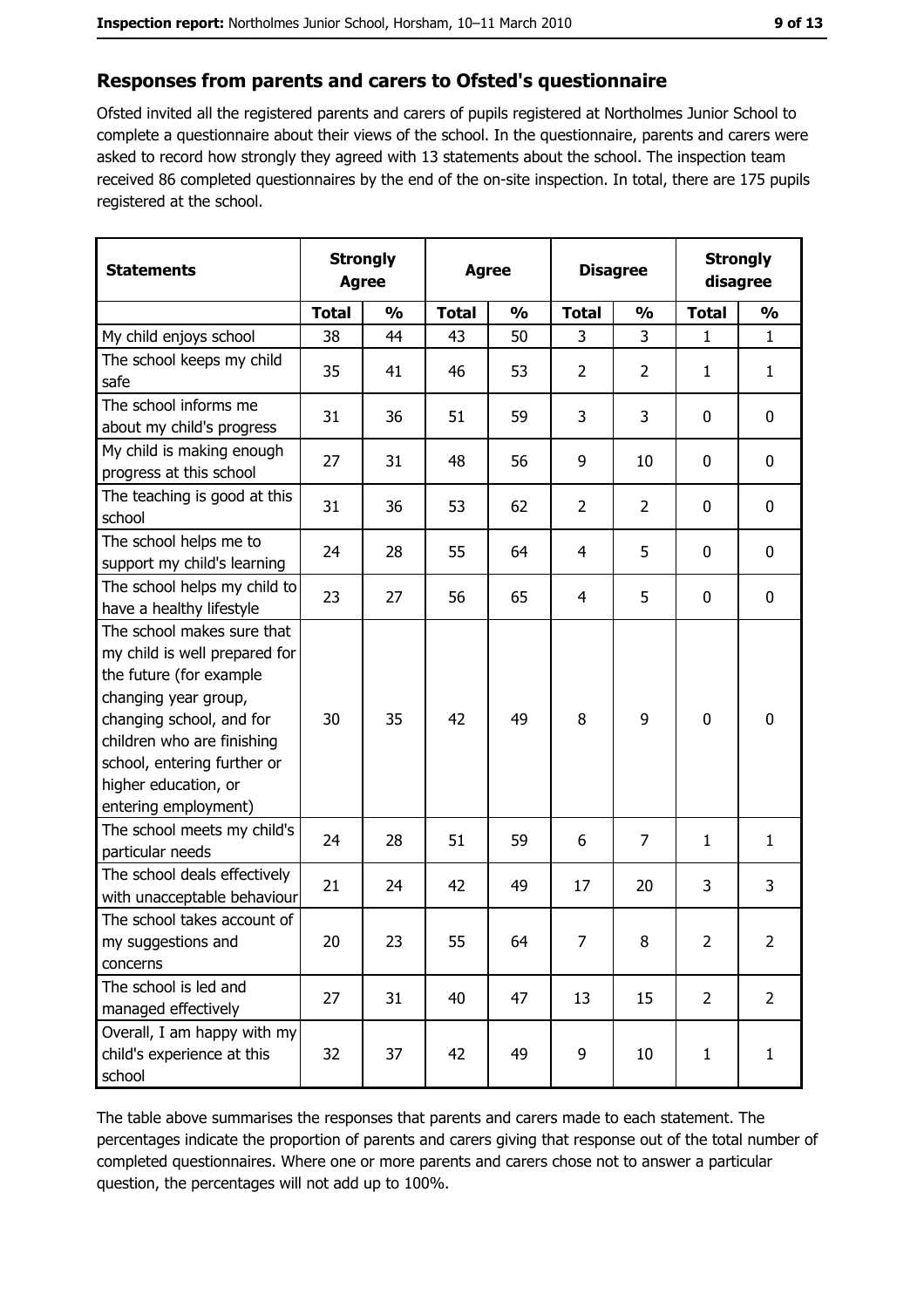# Glossary

| Grade   | <b>Judgement</b>   | <b>Description</b>                                                                                                                                                                                                               |
|---------|--------------------|----------------------------------------------------------------------------------------------------------------------------------------------------------------------------------------------------------------------------------|
| Grade 1 | <b>Outstanding</b> | These features are highly effective. An oustanding<br>school provides exceptionally well for its pupils' needs.                                                                                                                  |
| Grade 2 | Good               | These are very positive features of a school. A school<br>that is good is serving its pupils well.                                                                                                                               |
| Grade 3 | Satisfactory       | These features are of reasonable quality. A satisfactory<br>school is providing adequately for its pupils.                                                                                                                       |
| Grade 4 | Inadequate         | These features are not of an acceptable standard. An<br>inadequate school needs to make significant<br>improvement in order to meet the needs of its pupils.<br>Ofsted inspectors will make further visits until it<br>improves. |

## What inspection judgements mean

## Overall effectiveness of schools inspected between September 2007 and July 2008

|                       | Overall effectiveness judgement (percentage of<br>schools) |      |                     |                   |  |
|-----------------------|------------------------------------------------------------|------|---------------------|-------------------|--|
| <b>Type of school</b> | <b>Outstanding</b>                                         | Good | <b>Satisfactory</b> | <b>Inadequate</b> |  |
| Nursery schools       | 39                                                         | 58   | 3                   | 0                 |  |
| Primary schools       | 13                                                         | 50   | 33                  | 4                 |  |
| Secondary schools     | 17                                                         | 40   | 34                  | 9                 |  |
| Sixth forms           | 18                                                         | 43   | 37                  | $\overline{2}$    |  |
| Special schools       | 26                                                         | 54   | 18                  | $\overline{2}$    |  |
| Pupil referral units  | 7                                                          | 55   | 30                  | 7                 |  |
| All schools           | 15                                                         | 49   | 32                  | 5                 |  |

New school inspection arrangements were introduced on 1 September 2009. This means that inspectors now make some additional judgements that were not made previously.

The data in the table above were reported in The Annual Report of Her Majesty's Chief Inspector of Education, Children's Services and Skills 2007/08.

Percentages are rounded and do not always add exactly to 100. Secondary school figures include those that have sixth forms, and sixth form figures include only the data specifically for sixth form inspection judgements.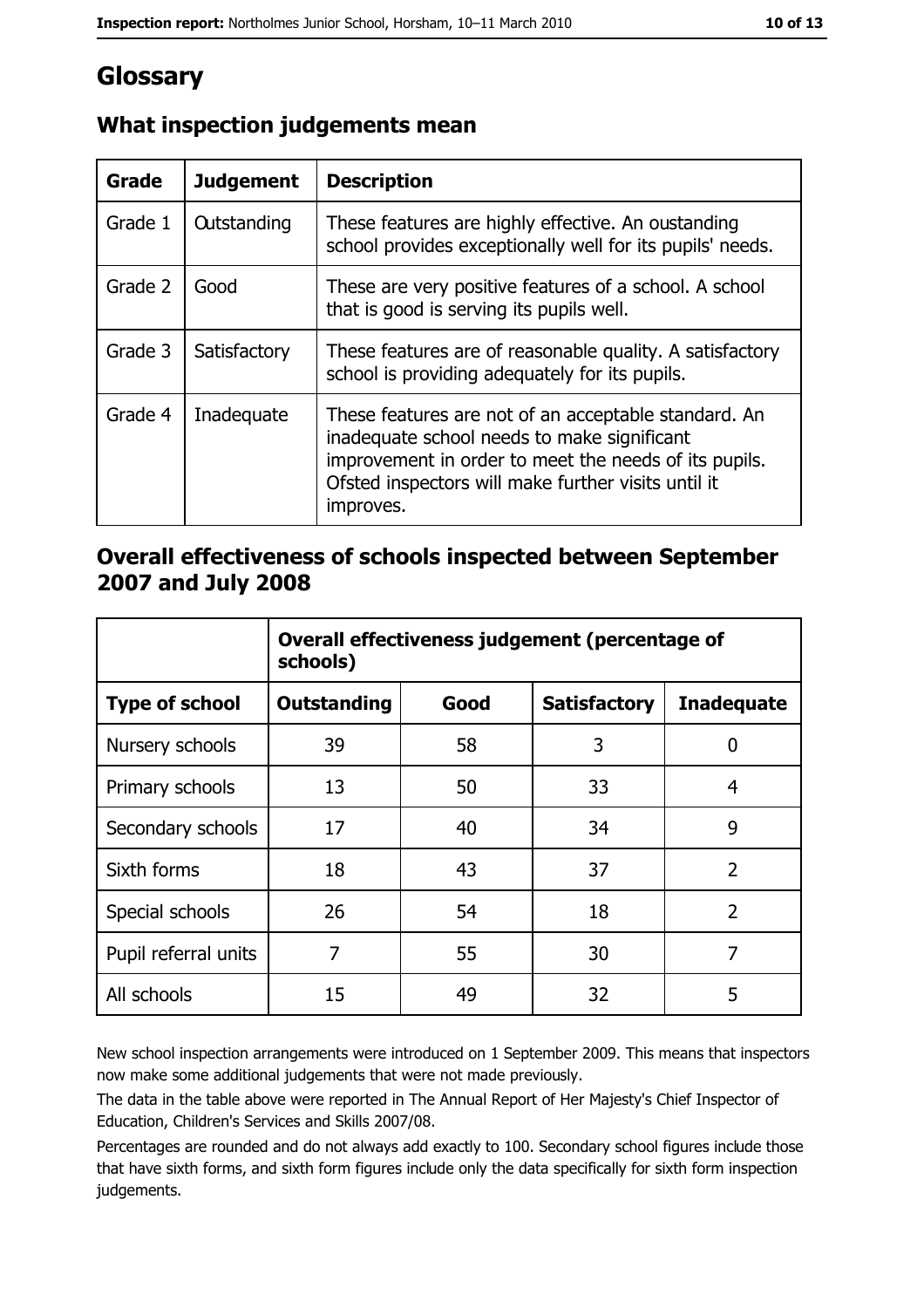# **Common terminology used by inspectors**

| Achievement:                  | the progress and success of a pupil in<br>their learning, development or training.                                                                                                                                                                                                                           |
|-------------------------------|--------------------------------------------------------------------------------------------------------------------------------------------------------------------------------------------------------------------------------------------------------------------------------------------------------------|
| Attainment:                   | the standard of the pupils' work shown by<br>test and examination results and in<br>lessons.                                                                                                                                                                                                                 |
| Capacity to improve:          | the proven ability of the school to<br>continue improving. Inspectors base this<br>judgement on what the school has<br>accomplished so far and on the quality of<br>its systems to maintain improvement.                                                                                                     |
| Leadership and management:    | the contribution of all the staff with<br>responsibilities, not just the headteacher,<br>to identifying priorities, directing and<br>motivating staff and running the school.                                                                                                                                |
| Learning:                     | how well pupils acquire knowledge,<br>develop their understanding, learn and<br>practise skills and are developing their<br>competence as learners.                                                                                                                                                          |
| <b>Overall effectiveness:</b> | inspectors form a judgement on a school's<br>overall effectiveness based on the findings<br>from their inspection of the school. The<br>following judgements, in particular,<br>influence what the overall effectiveness<br>judgement will be.                                                               |
|                               | The school's capacity for sustained<br>improvement.<br>Outcomes for individuals and groups<br>of pupils.<br>The quality of teaching.<br>The extent to which the curriculum<br>meets pupil's needs, including where<br>relevant, through partnerships.<br>The effectiveness of care, guidance<br>and support. |
| Progress:                     | the rate at which pupils are learning in<br>lessons and over longer periods of time. It<br>is often measured by comparing the<br>pupils' attainment at the end of a key<br>stage with their attainment when they<br>started.                                                                                 |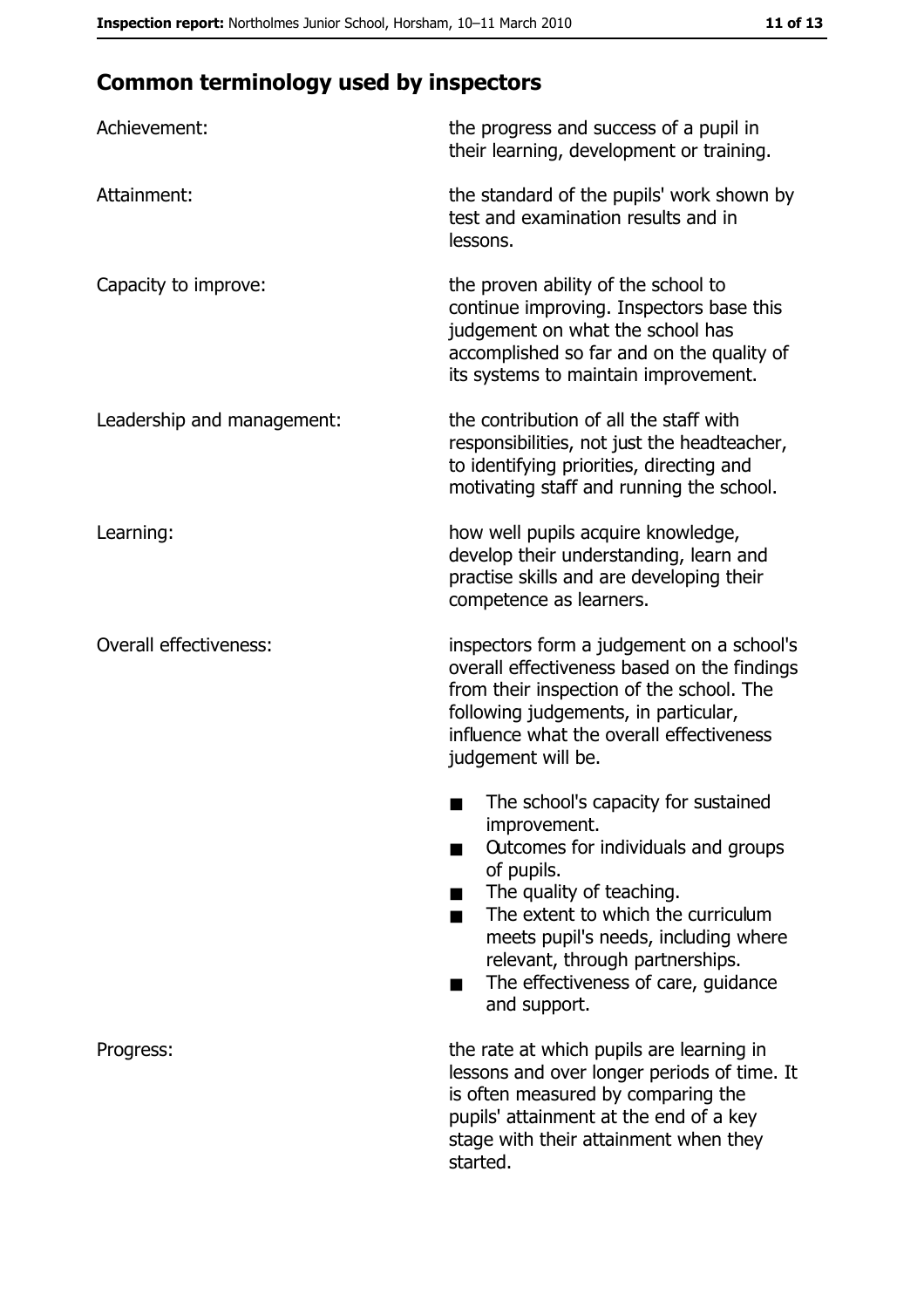This letter is provided for the school, parents and carers to share with their children. It describes Ofsted's main findings from the inspection of their school.



#### 15 March 2010

Dear Pupils Inspection of Northolmes Junior School, Horsham, RH12 4ET

I am writing to thank you all for being so welcoming and friendly when we visited your school recently. We agree with you and your parents that yours is a good school. You learn well in lessons and make good progress because you are well taught, and you are now making better progress than before in your writing ? well done! I particularly enjoyed the Year 6 dance interpretation of Henri Rousseau's painting, □Surprised!' It was super!

You told us how your learning was fun and that you enjoyed the many visits and visitors that you have. We hope that you enjoyed your day at Hever Castle. You certainly had fun at Kew gardens and on your imaginary flight to the Amazon rainforest as your topic books and photographs show. By the time you leave you are doing better than most pupils in other schools in English, mathematics and science. Although you know a lot about the different communities locally the school could do more to help you find out about people's beliefs, cultures and traditions in the United Kingdom and further afield. You can help by asking lots of questions about this too! Governors work hard to support your school but we think they could get more involved in checking that you and the school are doing as well as possible.

Your headteacher and all the staff want to make the school even better for you. These are the things we have asked them to do to help with this.

- Check that your school governors keep an eye on how well you are doing and make  $\blacksquare$ sure the school is doing as well as it should, and also get governors involved in writing the plans that help your school to improve.
- Help you to have a better understanding of people living in the United Kingdom and further afield by making links with other schools in this country and abroad. Yours sincerely

Sheila Browning

Lead inspector